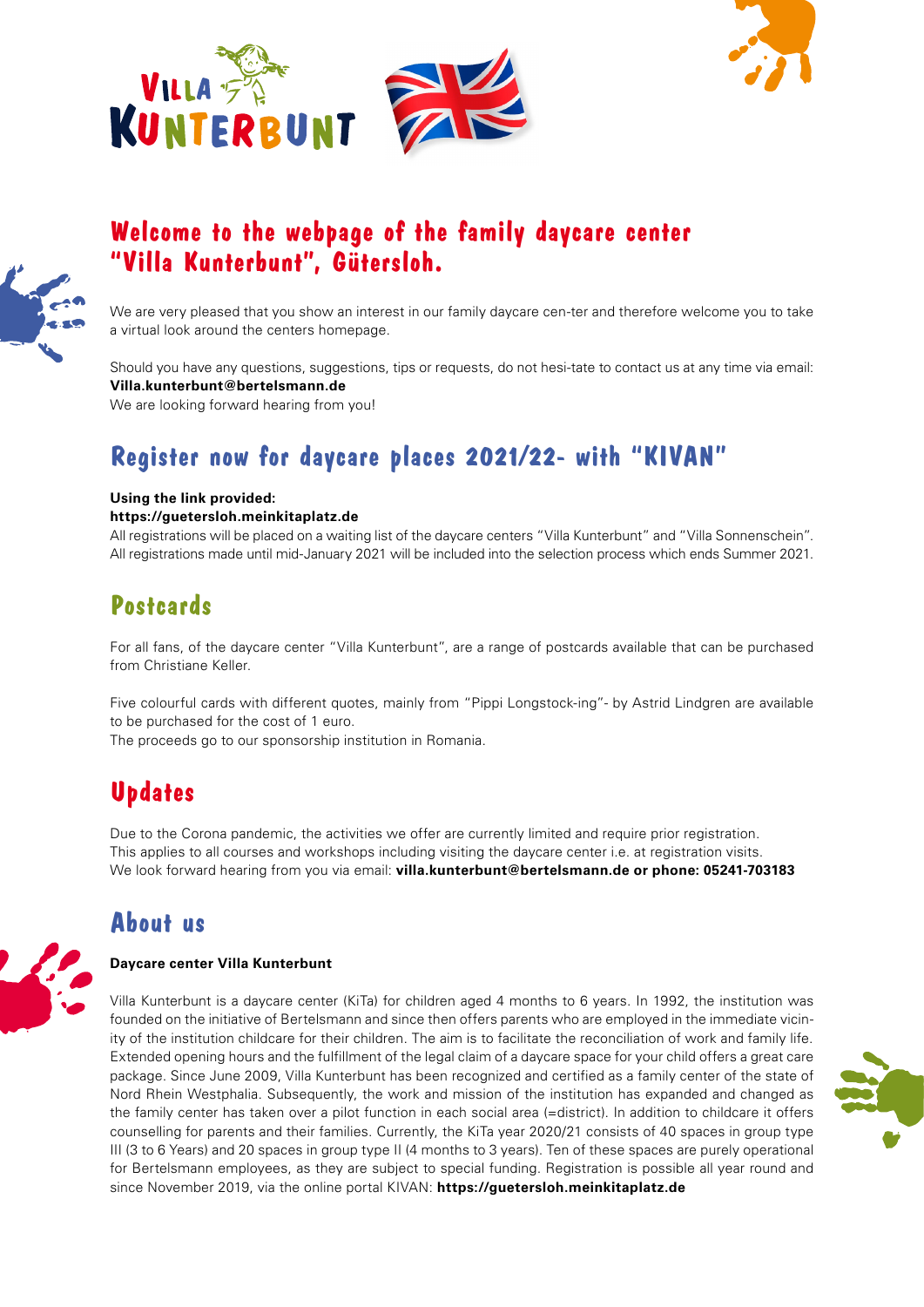

#### Our opening hours are as follows:

Monday to Thursday from 07.30 a.m. to 05.30 p.m. and Friday from 07.30 a.m. to 04.30 p.m.

## **Educational concept**

The children's group settings are divided by school entrance year and are named after animal names, such as the ladybug group, mouse, hedgehog, bear and dino group. The pedagogical concept of the daycare center offers activities based on projects or child initiated situations. Throughout the year, both internally and across the group settings, joint activities with the children and their families are offered to support the wellbeing and dynamics of the whole family within the daycare center.

### **Premises**

#### Entrance area/ ground floor

The youngest children of the ladybug and mouse group are provided each with two large classrooms. These consist of adjoining rooms which are used for i.e. construction or roleplay areas, a sleep room and a wash/ toi-let facility is located within the entrance hall area. The entrance hall offers plenty of space for both groups to play and seek out various activities offered by the educators.

The outdoor area and the multipurpose room can easily be accessed from the entrance hall. Somewhat hidden but centrally located, is the so called "Taka- Tuka-Land". This is an area for parents and visitors to wait whilst their chil-dren, for example, are having their settling in time. Drinks and literature are always provided. Once a month a parents café is held which has become a popular meeting place for all parents. Also located on the ground floor is the administrative area with the office of the manager as well as the staff and meeting room. This can be used for team events and for external seminars and trainings.

In the large kitchen, two friendly auxiliary staff prepare the daily meals for the children. It also offers a great baking and cooking area for the children in a safe environment. Two bright, friendly stairwells lead to the first floor.

#### 1st floor

Upstairs are the rooms for the older children of the hedgehog, bear and dino group. Large classrooms, group adjoining rooms and washrooms are available. There is also the "Hoppetosse", which is a room used for counselling ses-sions, the Parents' Advisory Board, the annual child development and parents meetings, language support and small group offers.

#### Other premises

The spacious multipurpose room is available to all children for gymnastics and movement, for musical and creative offers. Celebrations and events for parents and children take place there as well as meetings, workshops and pedagogical evenings. A well-equipped wood working cellar offers various materials and tools to broaden the children's creativity and knowledge.

#### Outdoor area

The large outdoor area is well equipped with a large sand area, a climbing house, swings, a slide, water and mud area. There are endless play oppor-tunities for all ages. A widespread parkour is located at the back of the outdoor play area for the use of scooters and bicycles. The playground is surrounded by a security fence and secured by an elec-tric buzzer at the entrance area.

### **Team**

A social pedagogue is the head of the family daycare center, numerous experienced early years educators and two auxiliary staff, are part of the permanent team. Every year, trainees from colleges of social pedagogy and /or interns are added to the team. Our family center is cleaned daily by two cleaners, the outdoor facilities are maintained by a gardening company and is regularly safety checked. The team is assisted by a caretaker who takes on daily task within the outdoor and indoor area.

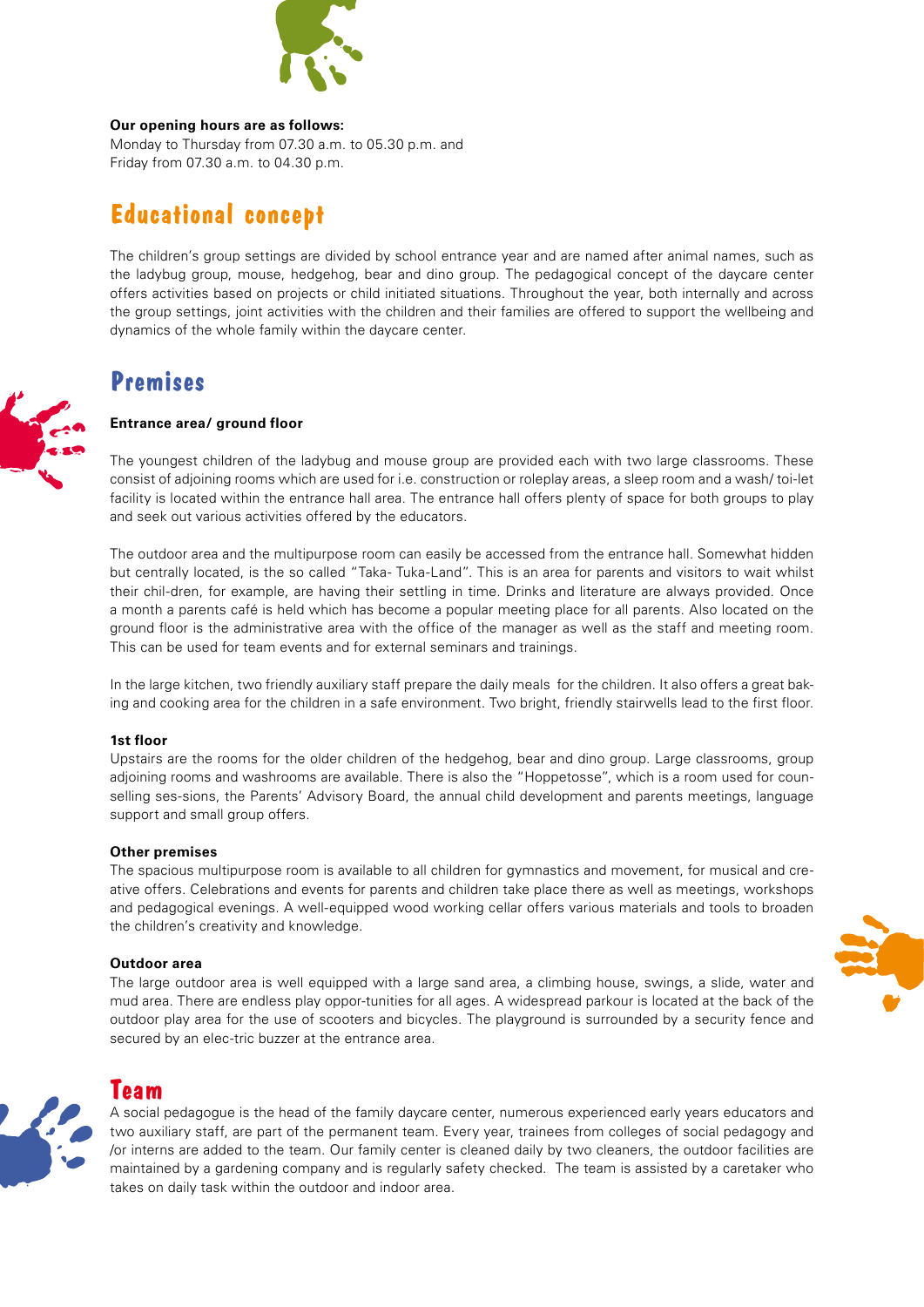

## **Educational concept**

The children's group settings are divided by school entrance year and are named after animal names, such as the ladybug group, mouse, hedgehog, bear and dino group. The pedagogical concept of the daycare center offers activities based on projects or child initiated situations.

Throughout the year, both internally and across the group settings, joint activities with the children and their families are offered to support the wellbeing and dynamics of the whole family within the daycare center.

### **Inclusion**

Transparency about the pedagogical work, the daily routine and the con-cept make it possible for every family to feel safe and comfortable, par-ticularly to families with special educational needs children.

Every child is an active learner and independent thinking person who conquers the world with his/her natural ability and curiosity. The educa-tors support and accompany each child individually and design learning opportunities, regardless of their level of development.

For educators play and learning with all senses are the main focus. Playful confrontations with their environment children tend to develop their physical, psychological and social skills further.

## **Participation**

In pedagogy, the concept of participation refers to the involvement of children and young people in all aspects of their life. The right to partici-pate applies to all, regardless of age or ability – it's an idea closely linked to the concept of democracy. Participation can be found in jointly agreed regulations and agreements of everyday life and in everyday interactions.

# **Definition in day care facilities**

Participation is understood in the day care centers Villa Kunterbunt and Villa Sonnenschein as a democratic voting procedure. Dialogue and joint decision-making by children and their educators is promoted. Their opinions, needs and criticism are taken seriously and are therefore involved in the pedagogical processes and decision making at all times.

# **Interior design**

The interior in the daycare center is designed age appropriately, so that the children are able to pursue their interests and skills independently throughout the day. All materials in the classroom are visible to the chil-dren and freely accessible at all times. The children can choose a mixture of materials, work equipment and toys by themselves and are involved in the processes of exchange, purchase and placement of the utensils. The framework is set by the educators and the children have the opportunity to incorporate their own ideas.

# **Co-determination and democratic structure**

Once a week circle time based on participation is taking place where the children have the opportunity to contribute their own wishes, suggestions or criticism. The children's opinion can be obtained verbally via a medium or via non-verbal utterances. With this method, the children practice basic democratic structures and experience their own opinions. Through intensive observation, the educator having become familiar with the chil-dren, will align the decision-making processes age appropriately and to their individual needs. The children in the day care center Villa Kunterbunt and Villa Sonnen-schein have the right to express dissatisfaction or criticism. The educators take the children's statements seriously and deal with them appropriately and positively. The aim is